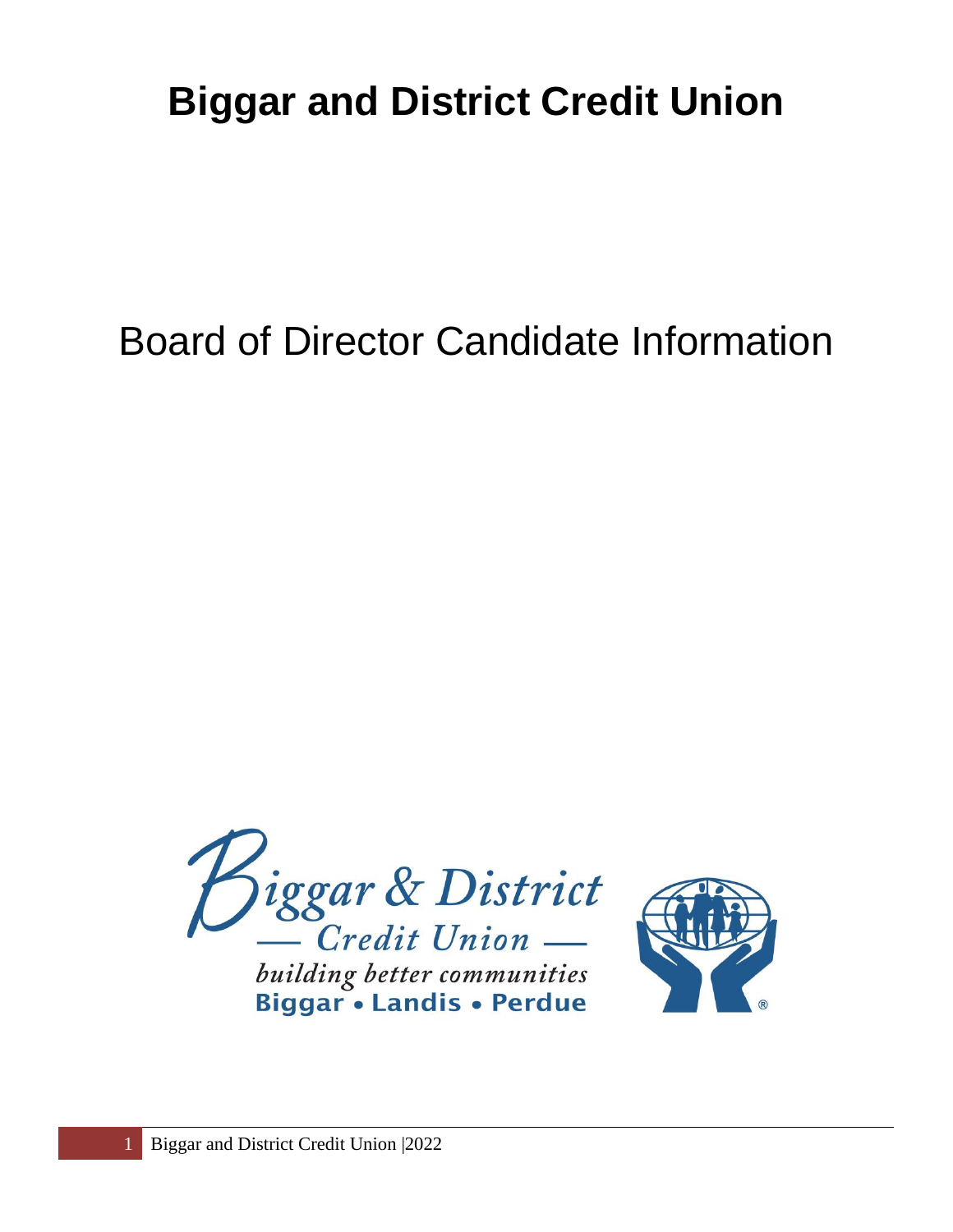## **Table of Contents**

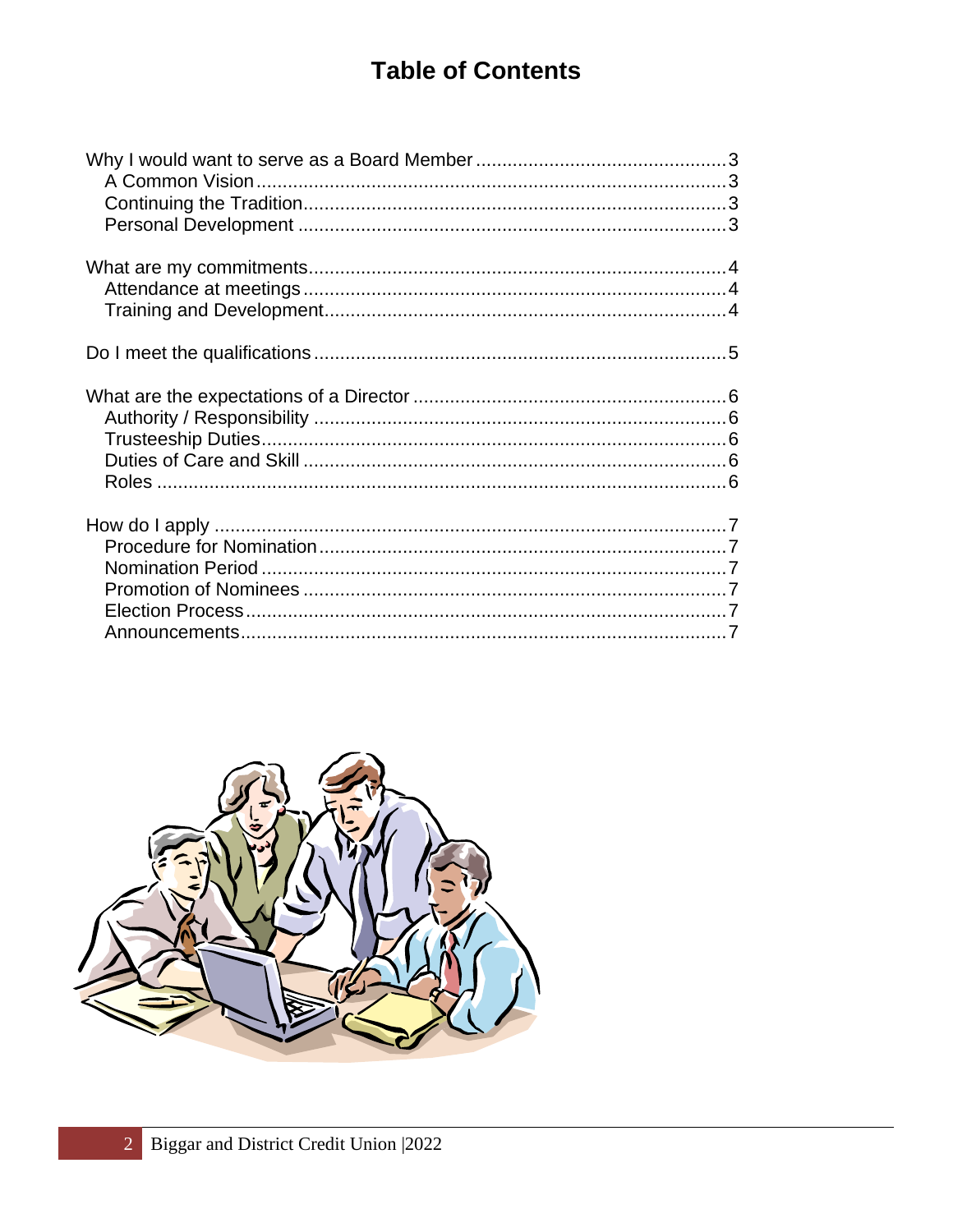## <span id="page-2-0"></span>*Why I would want to serve as a Board Member*

## <span id="page-2-1"></span>*A Common Vision*

Saskatchewan credit unions share a common vision of working together to build better communities. As locally-owned financial institutions, we take pride in investing in the dreams that help our members and communities succeed. Credit unions have provided financial services to Saskatchewan members for over 60 years and throughout those years we have also played a meaningful role in supporting community social programs and economic development initiatives. For us, investing in people goes way beyond business relationships. It's an essential part of who we are. Saskatchewan credit unions recognize that strong communities are the foundation for the quality of life and positive environment Saskatchewan people deserve.

## <span id="page-2-2"></span>*Continuing the Tradition*

Meeting the needs of members while living up to our co-operative principles is a challenge that Saskatchewan credit unions meet everyday, in large part, thanks to our boards of directors. These boards combine sound financial decision-making with co-operative principles, such as c*oncern for community*, to set a course for their credit unions. The elected volunteers who serve on credit union boards make a meaningful difference in their credit unions and their communities. Credit unions operate in a complex and fast-paced industry. Providing leadership and representing credit union members within this environment is a challenging undertaking, but the rewards are many. Across the province, credit union directors play an important role in ensuring our members have access to excellent financial services and in building our communities.

#### <span id="page-2-3"></span>*Personal Development*

Taking a leadership role in your credit union is not only a great way to make a difference in your community; it is also an exceptional opportunity for personal and professional development. As member of the board of directors you are exposed to a variety of circumstances and experiences. You will have the opportunity to interact with and learn from community supporters like yourself at local, provincial, and national events. Comprehensive training is provided through the Credit Union Director Achievement Program and other workshops and seminars. You will acquire new leadership and strategic planning skills, enhance your financial statement analysis abilities, and complement your understanding of the roles of board and committee members for any organization.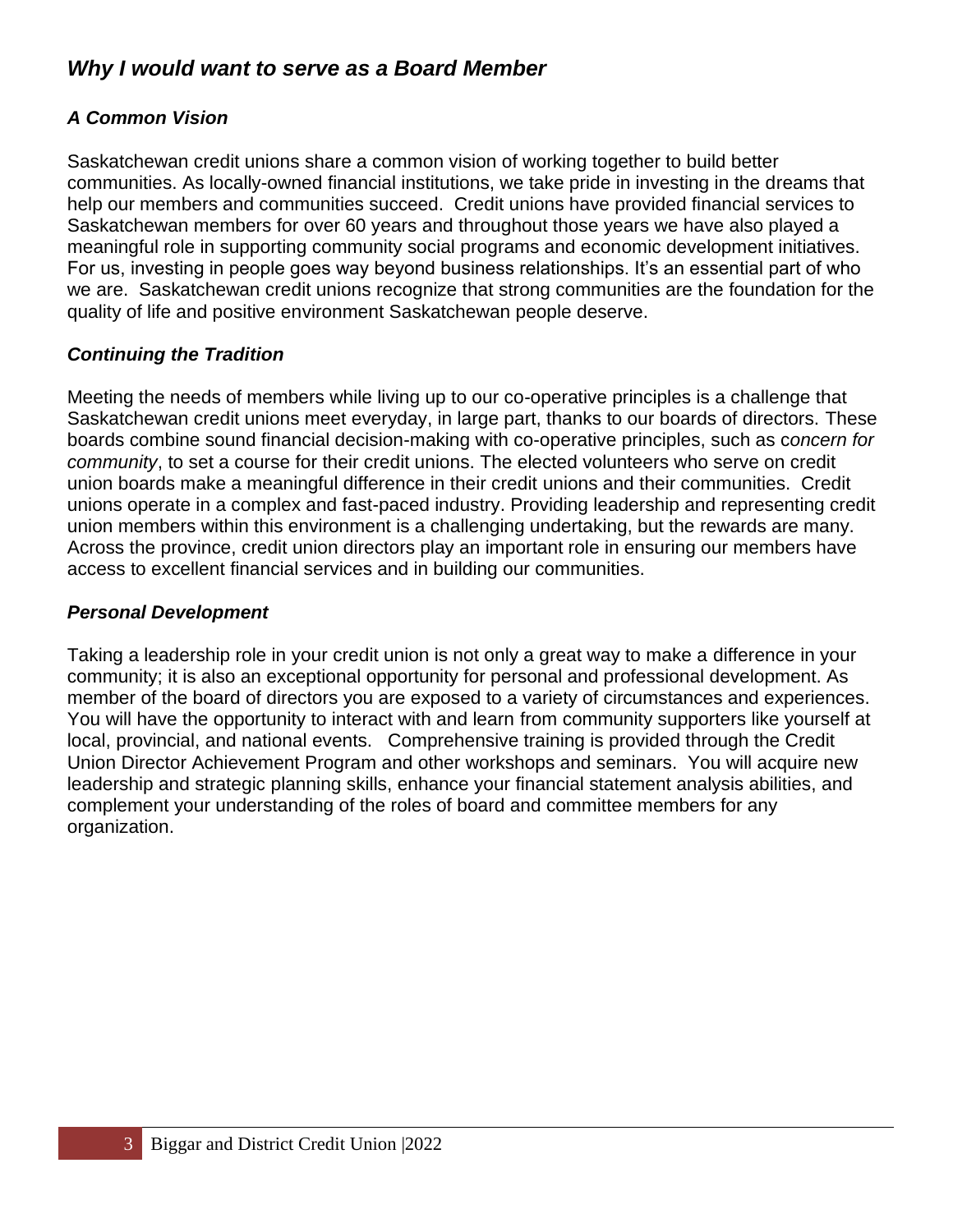The credit union provides some remuneration to cover your time spent on credit union activities and pays for your out-of-pocket expenses incurred while on duty.

#### *Meeting Allowance/Per Diem*

Directors will be paid a per-diem of \$150.00 for meetings less than 4 hours, and \$300.00 for meetings in excess of 4 hours. A per-diem of \$100.00 will be paid for committee meetings. These per diems include travel and preparation time for local meetings.

Per Diem rates will apply for Credit Union Director Achievement workshops or other training. Computer based training rate will be paid at \$60.00 per module.

The President will receive a monthly allowance of \$200.00

Where a board member is away from their principle residence on the day of a meeting, and is required to travel for the purpose of attending the Credit Union meeting, mileage will be paid at the prevailing Director Mileage rate. The maximum number of these claims will be two per year.

#### *Mileage*

- o The Board has adopted CRA's (and SaskCentral) rates for mileage traveled in personal vehicles in connection with credit union business.
- o Those attending conferences or conventions will normally travel together.
- o The executive committee shall review the allowances as described above and recommend changes to the board of directors.

## <span id="page-3-0"></span>*What are my commitments*

#### <span id="page-3-1"></span>Attendance at meetings

11 regular monthly board meetings  $(4<sup>th</sup>$  Monday of the month)..approx. 3 - 4 hours each - 2 special board meetings ...........................................................approx. 2 - 3 hours each - 3 committee meetings................................................................approx. 1 –2 hours each - 1 System meeting (once every 2 years)............................................................1 - 2 days - Annual planning meetings............................................................................... 1 - 2 days - 1 annual general meeting and 2 annual information nights........approx. 3 - 4 hours each - Plus the time required for reviewing information prior to meetings.

NB: The majority of the meetings are held in the evenings.

#### <span id="page-3-2"></span>Training and Development

<span id="page-3-3"></span>- Approximately 3 days per year for training and development.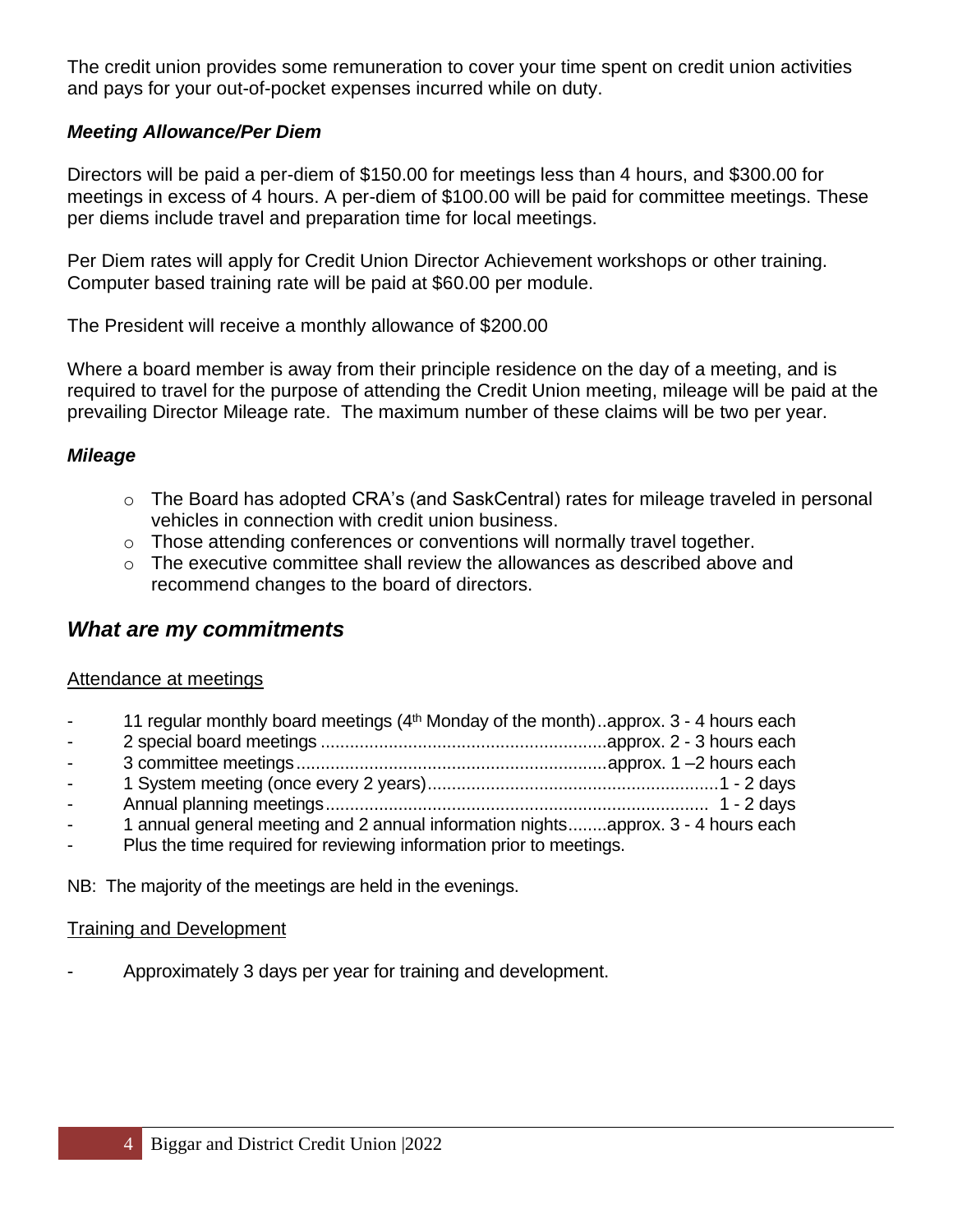## *Do I meet the qualifications*

Credit union directors come from all walks of life, bringing with them a wide variety of experience, skills, knowledge and viewpoints. That's what makes our system so rich and unique. The following are the eligibility requirements as outlined in section 102 of *The Credit Union Act, 1998*:

- Must be 18 years of age or older
- Must be of sound mind and has not been found by any court in Saskatchewan or elsewhere to be of unsound mind
- Must be an individual
- Must be a member of the credit union for one year, except where elected or appointed by investment shareholders, in which case the nominee need not be a member
- Must not be an employee of the credit union or CUDGC
- Must not have been convicted in the preceding five years of a criminal offence that is punishable by a term of imprisonment of five years or more or of an offence against this act
- Must not have a status of bankrupt
- Must not be a professional advisor to the credit union
- Must not be a member of any class of persons that may be prescribed in the regulations.

The following are the eligibility requirements that are over and above those outlined in section 102 of *The Credit Union Act, 1998*:

- Must retain a membership with the credit union, except where elected by investment shareholders
- Must be, and remain, eligible for fidelity bonding
- Must not have loans in arrears of more than 180 days with the credit union
- Must not be involved as an individual, owner, partner or official of a company that is party to a legal action against the credit union or a legal action brought by the credit union
- Must not be a board member or sales representative of any other financial institution, except as a representative of the credit union
- Must be able to attend regular meetings of the board of directors
- <span id="page-4-0"></span>• Must conduct a significant portion of their financial business with the credit union in order to demonstrate confidence in the credit union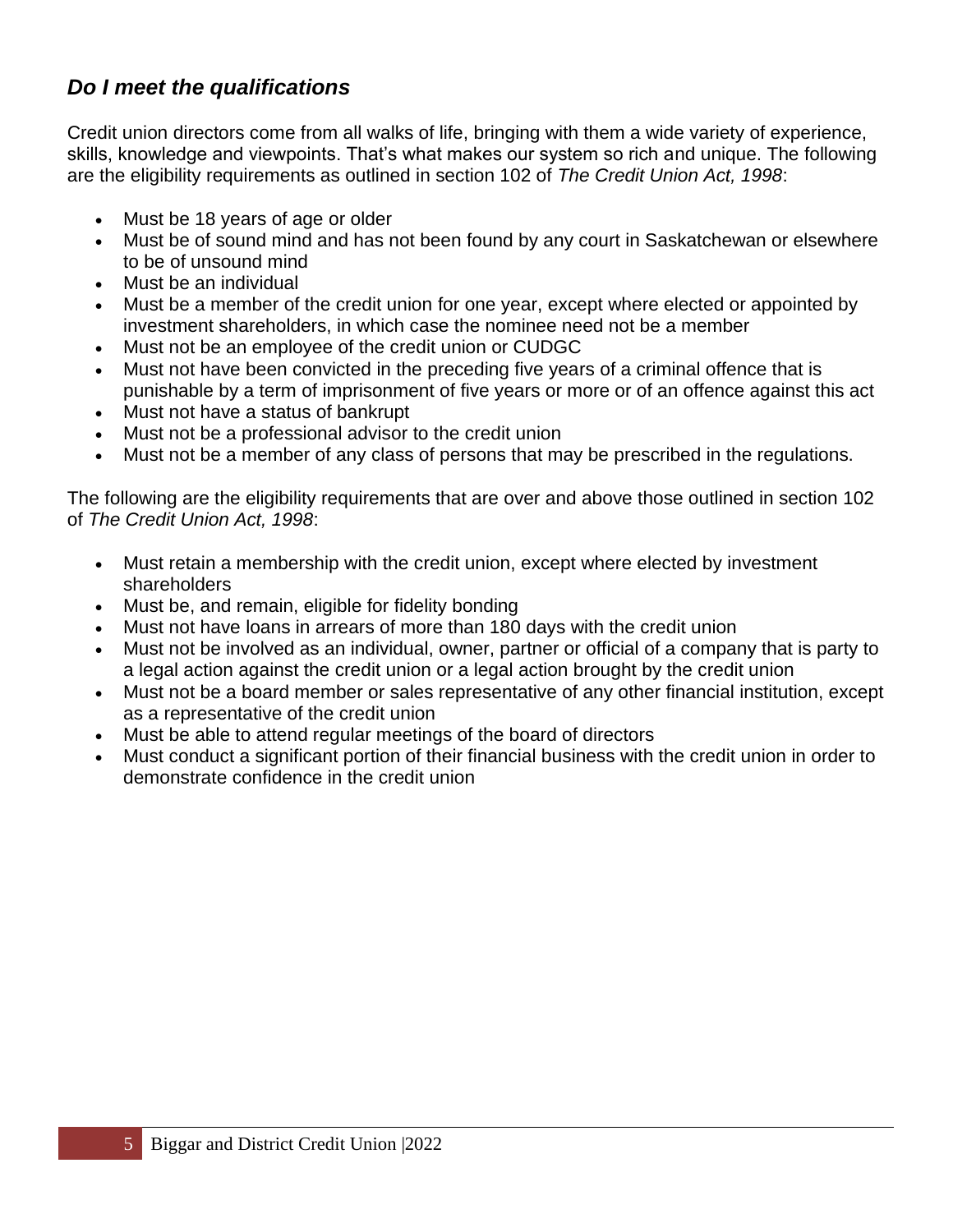## *What are the expectations of a Director*

#### <span id="page-5-0"></span>Authority / Responsibility

The Board of Directors has a responsibility under the Credit Union Act, and to the members, to ensure Board authority is exercised in a manner that serves the best interests of the members. The Directors are responsible for performing the functions assigned to them to the best of their ability. The Board of Directors hires a General Manager to manage the day-to-day operations of the credit union.

#### <span id="page-5-1"></span>Trusteeship Duties

Directors must act honestly and with the utmost good faith for the benefit of the credit union. In summary, the trusteeship (fiduciary) duties are:

- A) Act honestly
- B) Act in good faith
- C) Give loyalty
- D) Exercise authority within the parameters of the position
- E) Disclose interest
- F) Avoid breach of confidence

#### <span id="page-5-2"></span>Duties of Care and Skill

A Director is expected to use reasonable care, diligence, or the skills that a reasonable prudent person would use in comparable circumstances.

- A) Exercise reasonable care
- B) Attend meetings
- C) Keep informed
- D) Act intelligently
- E) Avoid reckless or imprudent judgment
- F) Provide adequate supervision
- G) Exercise skill and diligence

#### <span id="page-5-3"></span>Roles

The Board of Directors shall follow the duties and responsibilities as set out in the Credit Union Act and Regulations. A summary is listed below:

- A) To establish the basic mission, objectives, and board policies of the credit union
- B) To select, employ, and monitor performance of the general manager as well as determine his/her responsibilities, duties and compensation
- C) To approve the financial structure of the credit union, including budgets
- D) To ensure the safety of members' assets
- E) To maintain good public and member relations
- F) To establish and approve the strategic direction of the credit union
- G) To ensure that services of the credit union are adequately serving the needs of the members
- H) To ensure that a Board of Directors is organized and perpetuated as a sound governing body
- <span id="page-5-4"></span>I) To review and appraise results of operating activities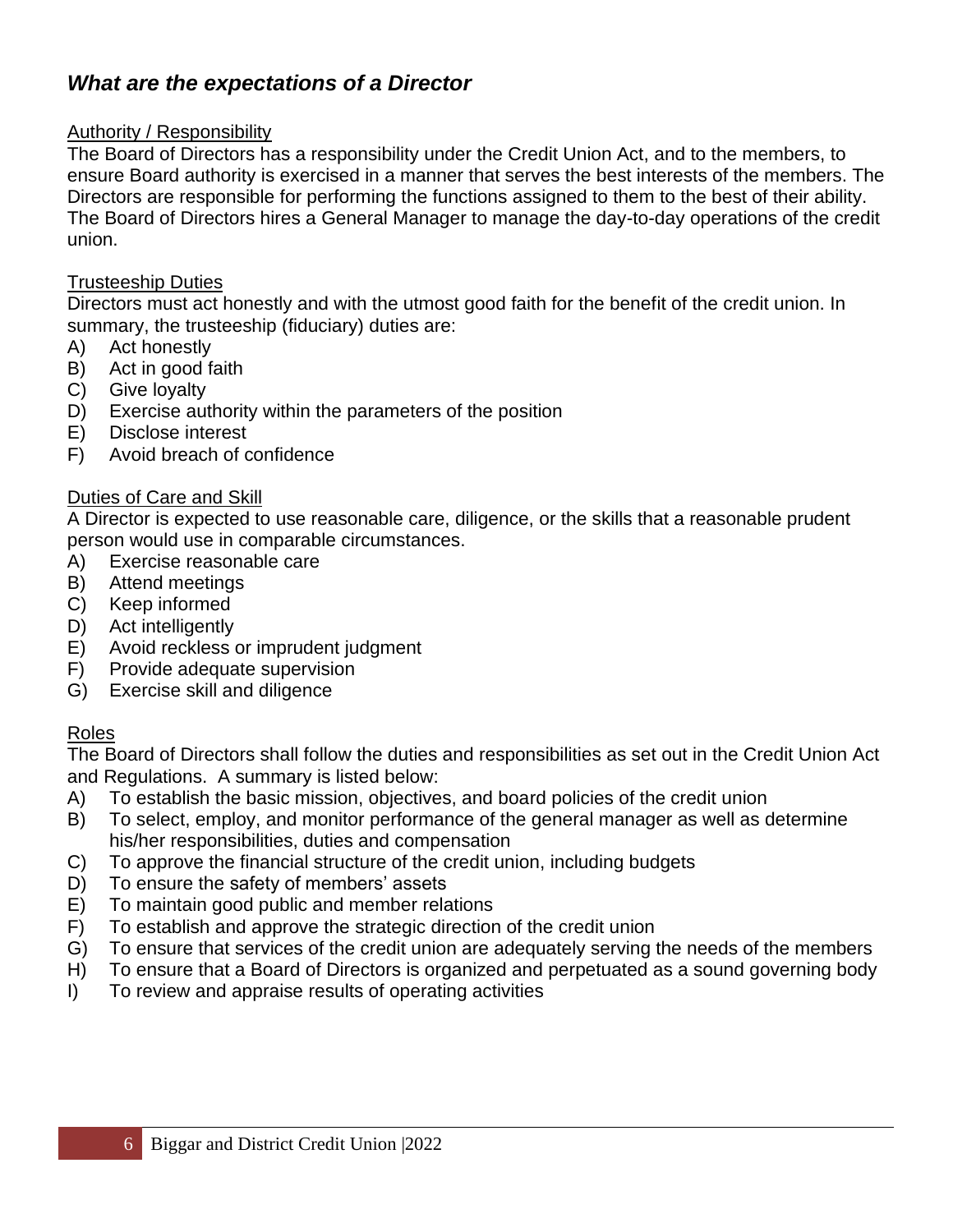## *How do I apply*

#### <span id="page-6-0"></span>Procedure for Nomination

Members wishing to be a nominee must pick up a nomination paper, at their local branch location, and review the criteria of eligibility for a director. The nominee must obtain five signatures of members to endorse her or his nomination and sign the "Consent of Nominee". The board will have an election committee to receive nominations. The Board of Directors encourage nominations from members of all walks of life and backgrounds. Accepted nominees will be asked to complete a profile which will be used to advertise their candidacy.

#### <span id="page-6-1"></span>Nomination Period

Nominations are to be received during regular business hours at any of the credit union's three branch locations beginning Thursday, February 10, 2022 and the closing date for nominations is Thursday, February 24, 2022 at 4:30 p.m.

#### <span id="page-6-2"></span>Promotion of Nominees

The names of the nominees, along with a short biography, will be advertised to the membership at the local branches and in local newspapers, for sufficient time to allow members to consider their options.

#### <span id="page-6-3"></span>Election Process

Elections will take place electronically and during regular business hours at each branch and will be held from Thursday, March 10, 2022 through to Wednesday, March 16. 2022.

#### <span id="page-6-4"></span>Announcements

In the case of an acclamation, the successful candidate will be announced at the conclusion of the nominations period. Where elections are required, the results will be held in confidence and released by the Nominations Committee at the annual general meeting which is scheduled for 7:00 pm on Wednesday, March 23, 2022. The meeting will be conducted electronically.

Biggar & District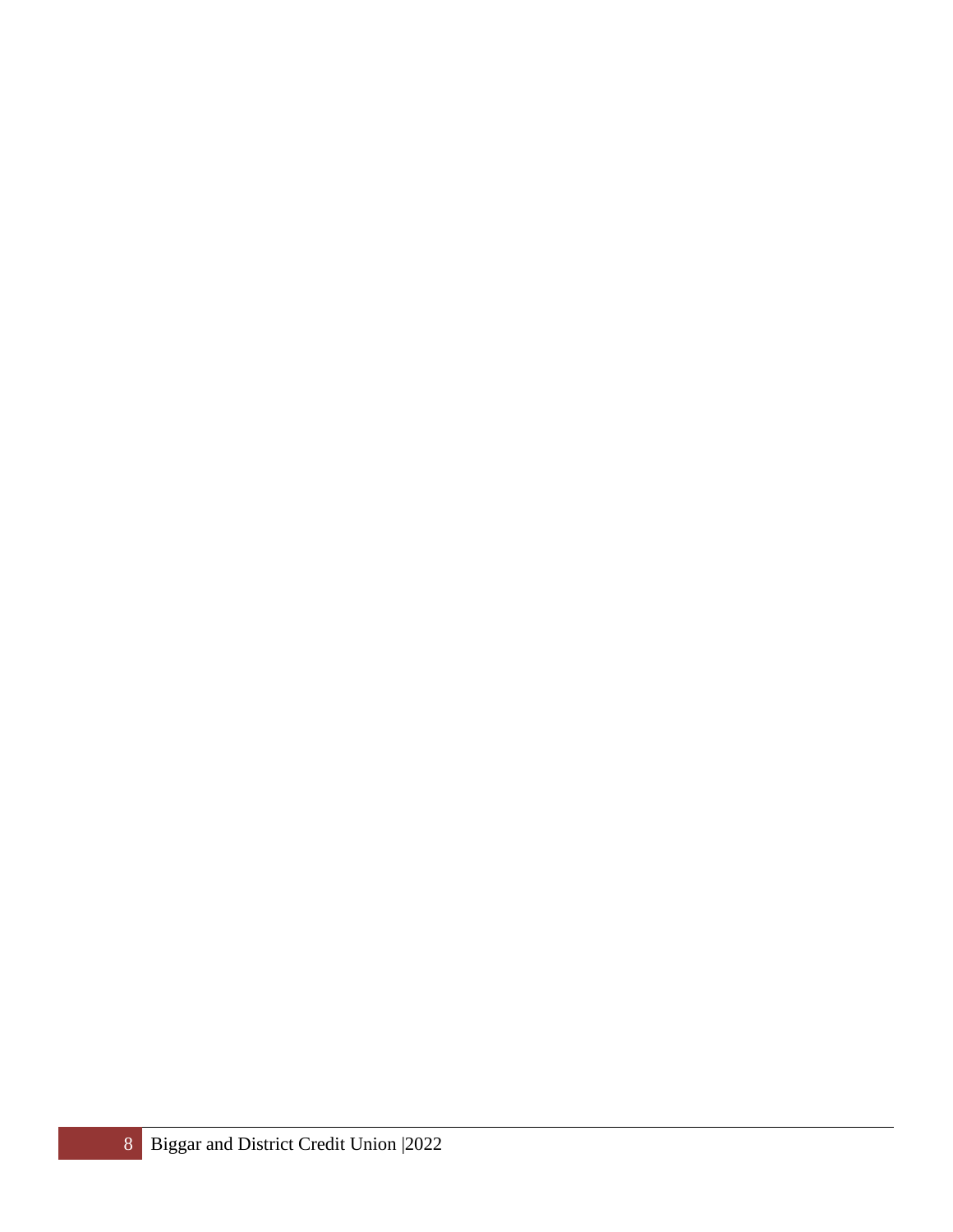## BIGGAR & DISTRICT CREDIT UNION NOMINATION FORM

We the undersigned, being members of the Biggar & District Credit Union hereby nominate:

> \_\_\_\_\_\_\_\_\_\_\_\_\_\_\_\_\_\_\_\_\_ (Name) \_\_\_\_\_\_\_\_\_\_\_\_\_\_\_\_\_\_\_\_\_ (Occupation) \_\_\_\_\_\_\_\_\_\_\_\_\_\_\_\_\_\_\_\_\_ (Address)  $\overline{\phantom{a}}$  , where  $\overline{\phantom{a}}$

\_\_\_\_\_\_\_\_\_\_\_\_\_\_\_\_\_\_\_\_\_ (Phone number)

as a candidate in the 2022 elections for the office of DIRECTOR of Biggar & District Credit Union.

Signature of five (5) members of Biggar & District Credit Union:

|               | Signature                                       | Name | <b>Address</b> |
|---------------|-------------------------------------------------|------|----------------|
| $\mathbf 1$ . |                                                 |      |                |
| 2.            |                                                 |      |                |
| 3.            |                                                 |      |                |
| 4.            | <u> 1989 - Johann Stein, markinsk politik (</u> |      |                |
| 5.            | <u> 1980 - Jan Alexandri, politik politik (</u> |      |                |
|               |                                                 |      |                |

I \_\_\_\_\_\_\_\_\_\_\_\_\_\_\_\_\_\_ confirm that I have received and read the Qualifications (Nominee) of Director and do fully qualify to run for the position of Director. I hereby consent to the above nomination.

(Signature) (Date)

\_\_\_\_\_\_\_\_\_\_\_\_\_\_\_\_\_\_\_\_\_\_\_\_\_\_\_\_\_\_\_ \_\_\_\_\_\_\_\_\_\_\_\_\_\_\_